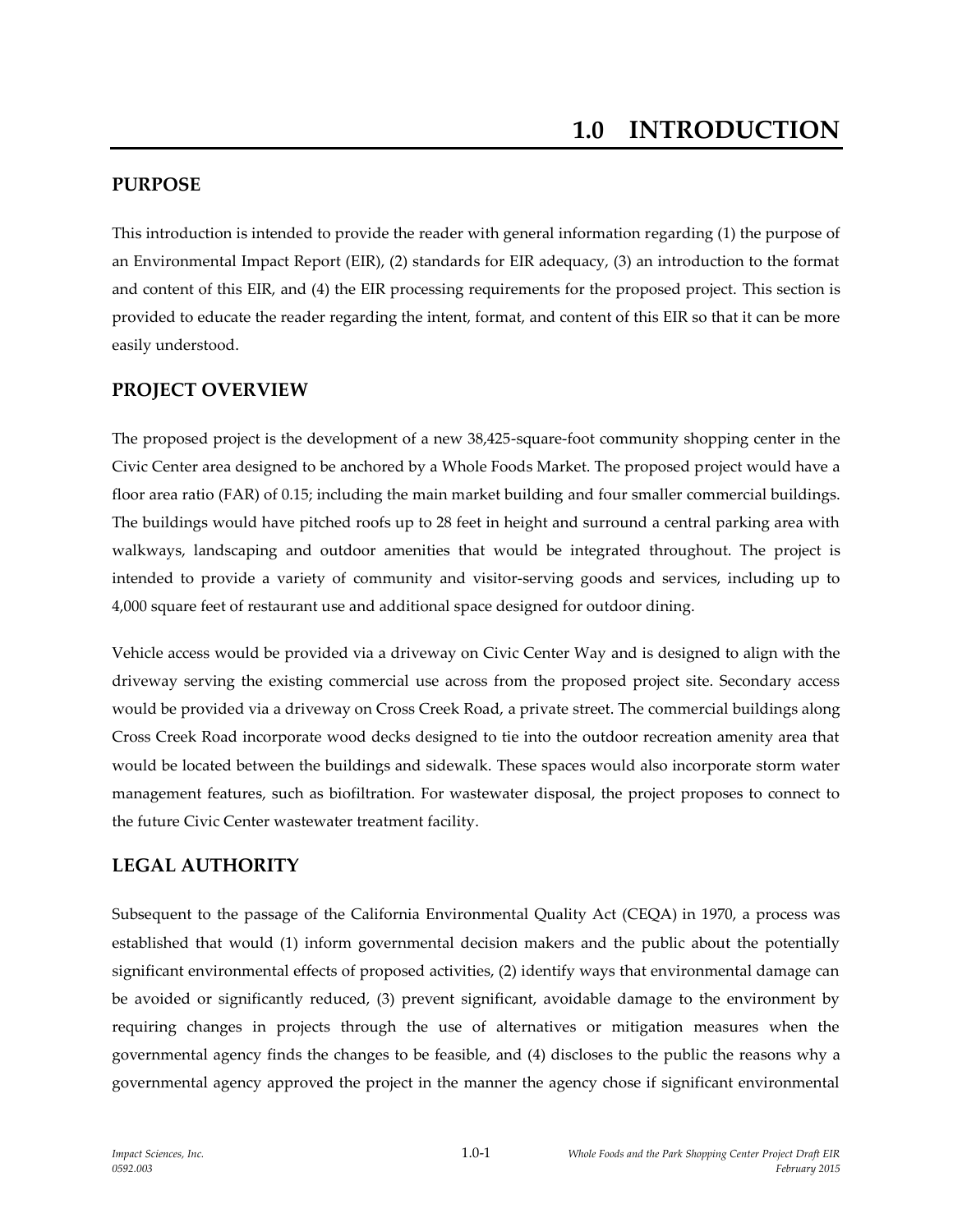effects are involved.<sup>1</sup> This information is the basis of any EIR. The purpose of this EIR is to serve as an informational document for the public and the decision makers of the City of Malibu.

## **PROJECT APPLICANT AND PROJECT DESIGNERS**

# **Applicant:**

The Park at Cross Creek LLC 1101 Montana Avenue, Suite A Santa Monica, California 90403

# **Property Ownership:**

The Park at Cross Creek LLC owns in entirety the 5.88 acres of the project site.

## **Project Architect:**

Goldman Firth Rossi Architects

# **Landscape Architect:**

ValleyCrest Landscape Companies

# **EIR ADEQUACY**

The principal use of an EIR is to provide input and information for comprehensive planning analysis. The agenda reports prepared by City staff synthesize pertinent environmental and planning information for presentation to the City of Malibu Planning Commission and City Council. Given the important role of the EIR in this planning and decision-making process, it is imperative that the information presented in the EIR be factual, adequate, and complete. The standards for adequacy of an EIR, defined in Section 15151 of the *State CEQA Guidelines*, are as follows:

*An EIR should be prepared with a sufficient degree of analysis to provide decision makers with information which enables them to make a decision which intelligently takes account of environmental consequences. An evaluation of the environmental effects of a proposed project need not be exhaustive, but the sufficiency of an EIR is to be reviewed in light of what is reasonably feasible. Disagreement among experts does not make an EIR inadequate, but the EIR should summarize the main points of disagreement among the experts. The courts have looked not for perfection but for adequacy, completeness, and a good faith effort at full disclosure.*

 $\overline{a}$ 

<sup>1</sup> State of California, *State CEQA Guidelines*, as amended July 11, 2006, Section 15002(a) of the California Code of Regulations, Title 14, Chapter 3.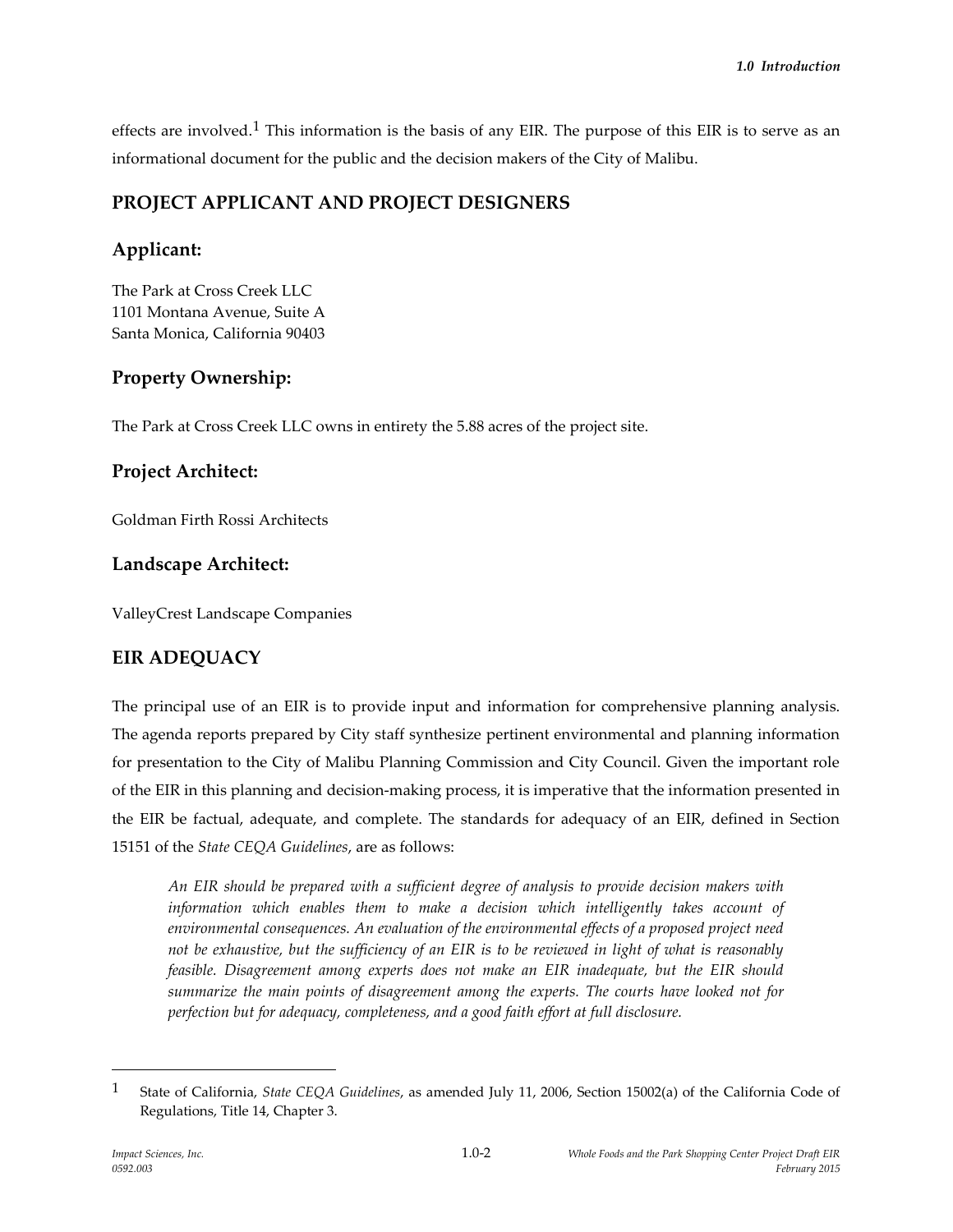This EIR has been prepared by the City of Malibu in accordance with the *State CEQA Guidelines* and City Municipal Code regulations and City Planning Guidelines.

## **LEAD, RESPONSIBLE AND TRUSTEE AGENCIES**

Under CEQA, a public agency, other than a lead agency, that has discretionary approval power over the proposed project is considered a "responsible agency" (*State CEQA Guidelines,* Section 15381). If the City approves this project, subsequent implementation of various project components could require discretionary approval authority from responsible agencies including:

- 1. California Regional Water Quality Control Board (RWQCB);
- 2. California Coastal Commission;
- 3. California Department of Fish and Wildlife (CDFW);
- 4. South Coast Air Quality Management District (SCAQMD);
- 5. US Fish and Wildlife Service (USFWS); and
- 6. US Army Corps of Engineers (USACE).

This section is not intended to provide a complete and final listing of all subsequent discretionary actions or approvals that are needed, or may be needed, to implement the proposed project. This section is intended only to identify the responsible agencies that may have subsequent discretionary approval authority over implementation of various project components in the future.

## **ENVIRONMENTAL REVIEW PROCESS**

The environmental review process, as required under CEQA, is summarized below. The steps are presented in sequential order.

- **1. Notice of Preparation (NOP), Distributed**. Immediately after deciding that an EIR is required, the lead agency files an NOP soliciting input on the EIR scope to "responsible," "trustee," and involved federal agencies; to the State Clearinghouse, if one or more state agencies is a responsible or trustee agency; and to parties previously requesting notice in writing. The NOP must be posted in the County Clerk's office for 30 days. A scoping meeting to solicit public input on the issues to be assessed in the EIR is not required, but may be conducted by the lead agency.
- **2**. **Draft Environmental Impact Report (Draft EIR), Prepared**. The Draft EIR must contain a (1) table of contents or index, (2) summary, (3) project description, (4) environmental setting, (5) significant impacts (direct, indirect, cumulative, growth-inducing and unavoidable impacts), (6) alternatives, (7) mitigation measures, and (8) irreversible changes.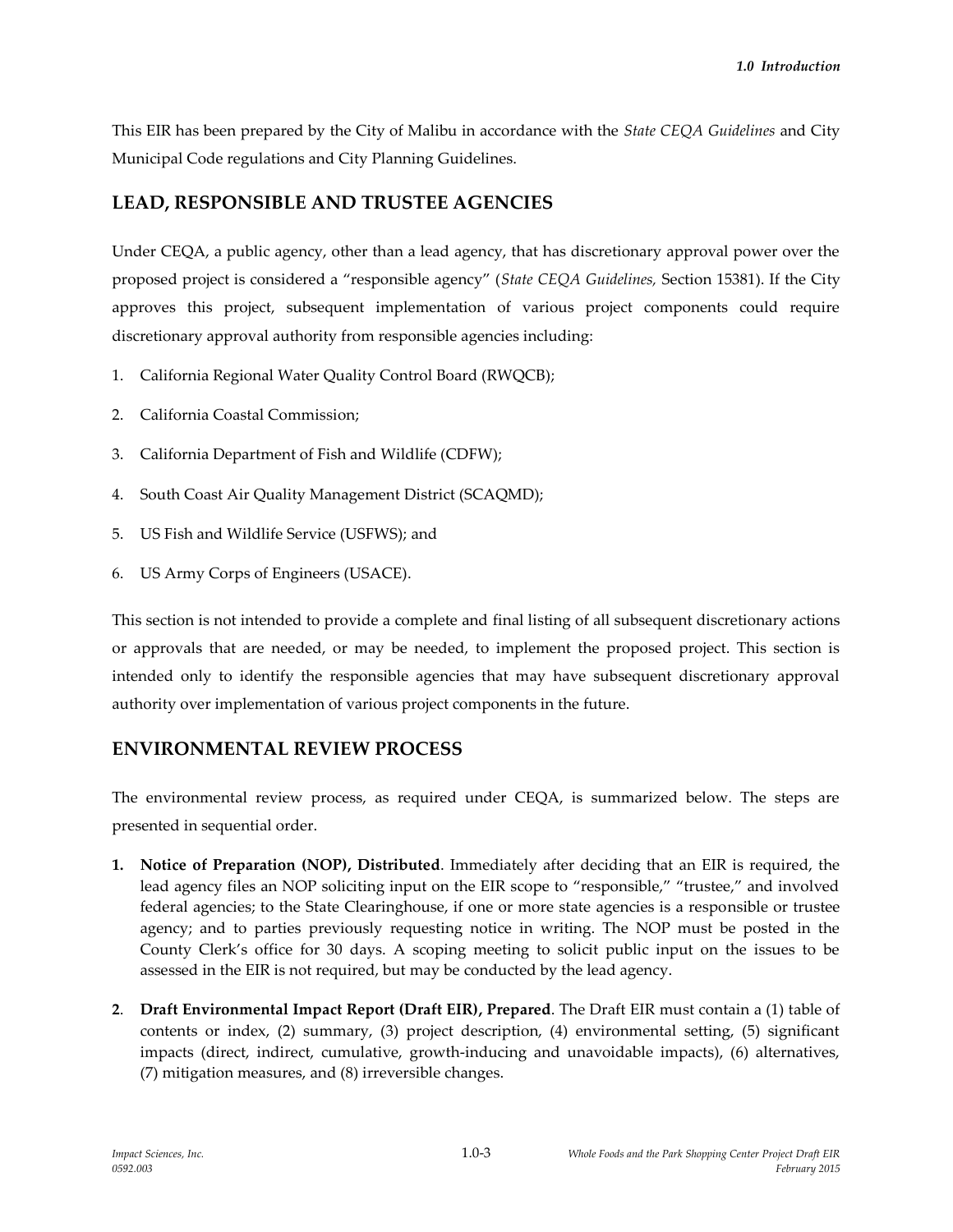- **3. Public Notice and Review**. The lead agency must prepare a Notice of Availability of an EIR. The Notice must be placed in the County Clerk's office for 30 days (Public Resources Code Section 21092) and sent to anyone requesting it. Additionally, public notice of Draft EIR availability must be given through at least one of the following procedures: (1) publication in a newspaper of general circulation, (2) posting on and off the project site, and (3) direct mailing to owners and occupants of contiguous properties. The lead agency must consult with and request comments on the Draft EIR from responsible and trustee agencies, and adjacent cities and counties. The minimum public review period for a Draft EIR is 30 days. When a Draft EIR is sent to the State Clearinghouse for review, the public review period must be 45 days, unless a shorter period is approved by the State Clearinghouse (Public Resources Code 21091). The Draft EIR will be distributed to the State Clearinghouse.
- **4. Notice of Completion.** The lead agency must file a Notice of Completion with the State Clearinghouse as soon as it completes a Draft EIR.
- **5. Final EIR (Final EIR).** An Final EIR must include (1) the Draft EIR, (2) copies of comments received during public review, (3) list of persons and entities commenting, and (4) responses to comments.
- **6. Certification of Final EIR.** The lead agency shall certify that (1) the Final EIR has been completed in compliance with CEQA, (2) the Final EIR was presented to the decision-making body of the lead agency, and (3) the decision-making body reviewed and considered the information in the Final EIR prior to approving a project.
- **7. Lead Agency Project Decision.** The lead agency may (1) disapprove a project because of its significant environmental effects; (2) require changes to a project to reduce or avoid significant environmental effects; or (3) approve a project despite its significant environmental effects, if the proper findings and statement of overriding considerations are adopted.
- **8. Findings/Statement of Overriding Considerations.** For each significant impact of the project identified in the EIR, the lead or responsible agency must find, based on substantial evidence, that either (1) the project has been changed to avoid or substantially reduce the magnitude of the impact; (2) changes to the project are within another agency's jurisdiction and such changes have or should be adopted; or (3) specific economic, social, or other considerations make the mitigation measures or project alternatives infeasible. If an agency approves a project with unavoidable significant environmental effects, it must prepare a written Statement of Overriding Considerations that set forth the specific social, economic, or other reasons supporting the agency's decision.
- **9. Mitigation Monitoring/Reporting Program.** When an agency makes findings on significant effects identified in the EIR, it must adopt a reporting or monitoring program for mitigation measures that were adopted or made conditions of project approval to mitigate significant effects.
- **10. Notice of Determination.** An agency must file a Notice of Determination after deciding to approve a project for which an EIR is prepared. A local agency must file the Notice with the County Clerk. The Notice must be posted for 30 days and sent to anyone previously requesting notice. Posting of the Notice starts a 30-day statute of limitations on CEQA challenges.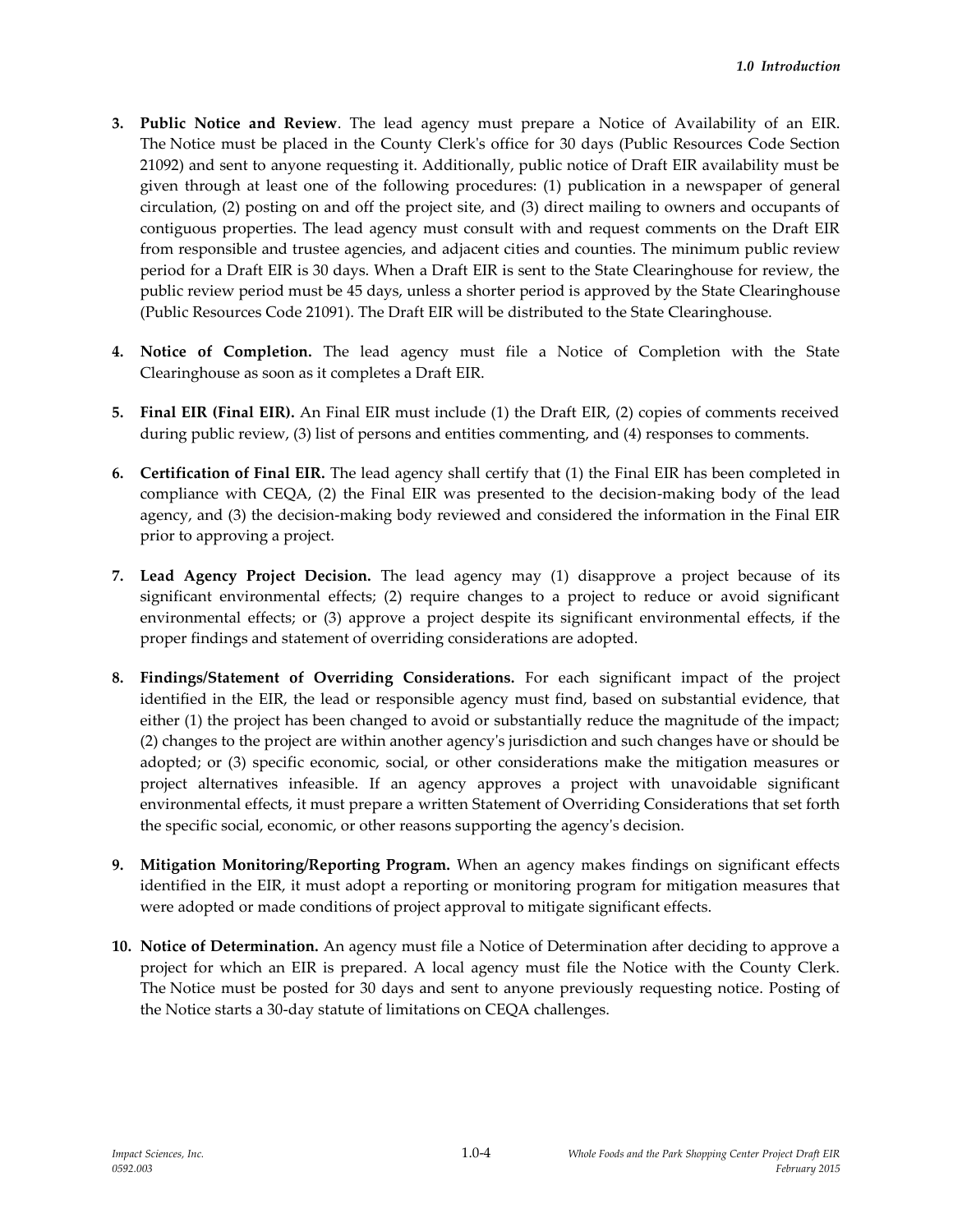## **EIR FORMAT AND CONTENT**

#### **Report Format**

Among the principal objectives of CEQA is that the environmental review process be a public one, and that the EIR be an informational document for governmental decision makers and the public about potential significant environmental effects of proposed activities.

The environmental impact analysis presented in this EIR is divided into six major sections within **Section 3.0, Environmental Impact Analysis**, which describe the existing conditions present in the area surrounding the project site, predict the potential individual and cumulative impacts attributable to the proposed project, present mitigation measures that are intended to minimize or avoid significant impacts caused by the proposed project, and identify the significant impacts that would occur after implementation of mitigation measures.

### **Report Content**

#### *Notice of Preparation*

To determine which environmental topics should be addressed in this EIR, the City of Malibu prepared and circulated an NOP from April 26, 2012, through May 29, 2012. The NOP was circulated in order to receive input from interested public agencies (e.g., responsible and trustee agencies) and private parties on the EIR. Per *State CEQA Guidelines*, an NOP is to be circulated for 30 days, allowing agencies and the public to provide the lead agency with specific detail about the scope and content of the environmental information. A copy of the letters and comments received during the NOP comment period are provided in **Appendix 1.0**.

#### *Scoping Meetings*

In compliance with *State CEQA Guidelines*, the City held one scoping meeting on May 22, 2012 at Malibu City Hall to solicit comments and to inform the public of the proposed EIR. Oral comments were recorded and are provided in **Appendix 1.0**.

### *Topics Addressed in the EIR*

This EIR addresses the issues determined to be potentially significant based on the City's General Plan and responses to the Notice of Preparation (NOP) and scoping meetings. This EIR addresses these issues and identifies potentially significant environmental impacts of the project and cumulative development in the City in accordance with provisions set forth in the *California Environmental Quality Act (CEQA)*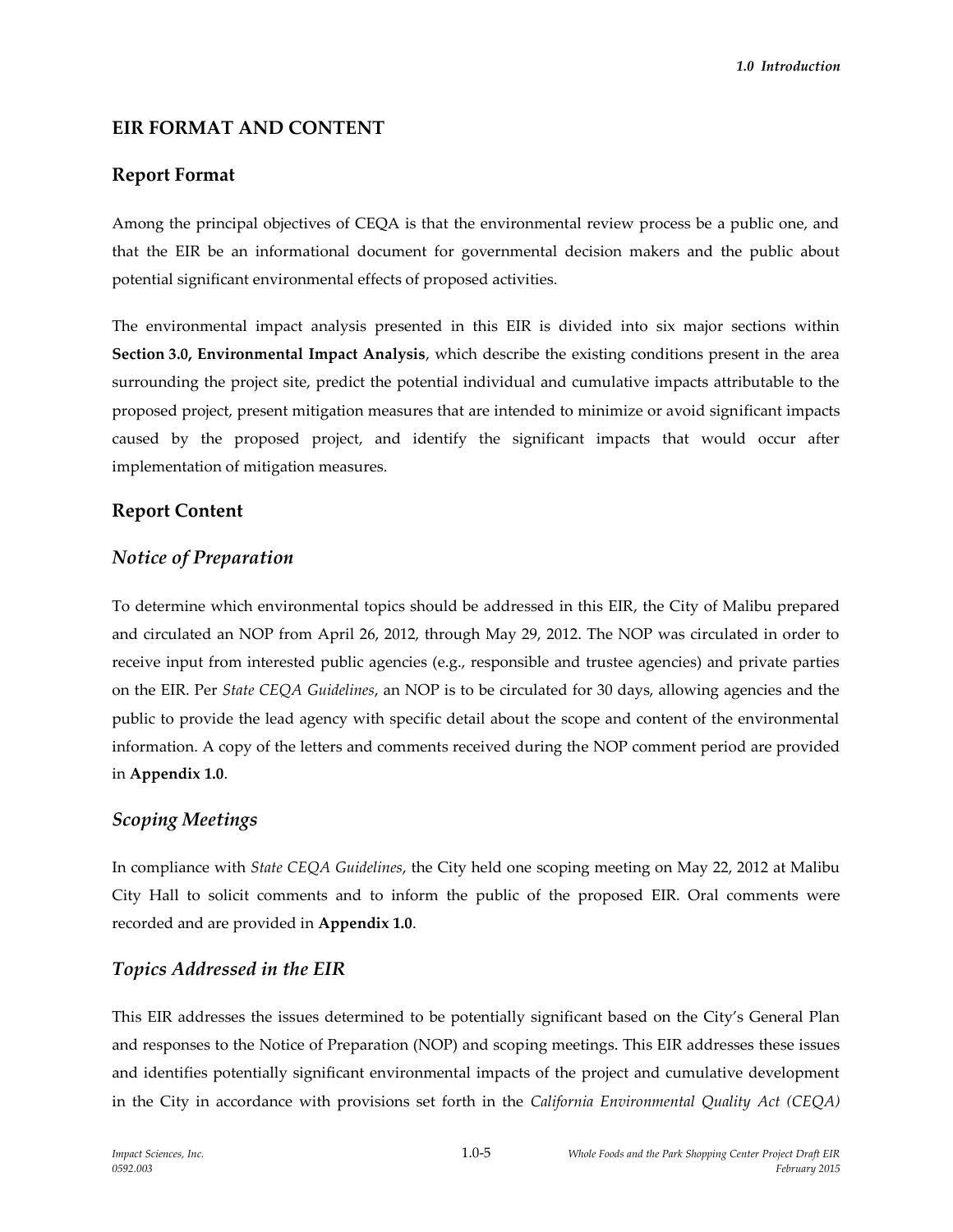*Guidelines*. The EIR also recommends feasible mitigation measures, where possible, that would reduce or eliminate adverse environmental effects. Through this process, the City has determined that the EIR analysis should focus on the following resource areas:

- Aesthetics Hydrology/Water Quality
- Air Quality
- Biological Resources
- Cultural Resources
- Geology and Soils
- 
- Land Use
- Noise
- Public Services
- Recreation
- Greenhouse Gases Transportation and Traffic
- Hazards and Hazardous Materials Utilities and Service Systems

In addition to these technical sections, other important information is incorporated as part of this EIR. As required by CEQA, this EIR also includes a (1) description of the existing environmental and regulatory setting; (2) description of the proposed project; (3) a description and analysis of alternatives that can reduce the proposed project's impact potential (included in the **Alternatives** section); and (4) sections that summarize cumulative, long-term, and irreversible effects associated with the proposed project.

Documents referred to, referenced or cited, are incorporated by reference and are available for review at the City of Malibu, Planning Department, 23825 Stuart Ranch Road, Malibu, California 90265.

### *Incorporation by Reference*

Pertinent documents relating to this EIR have been cited in accordance with Section 15148 of the *State CEQA Guidelines*, which encourages "incorporation by reference" as a means of reducing redundancy and length of environmental reports. The following documents, which are available for public review at the City of Malibu Planning Department, located at 23825 Stuart Ranch Road, Malibu, California, are hereby incorporated by reference into this EIR:

- City of Malibu General Plan
- City of Malibu Municipal Code
- City of Malibu Local Coastal Program